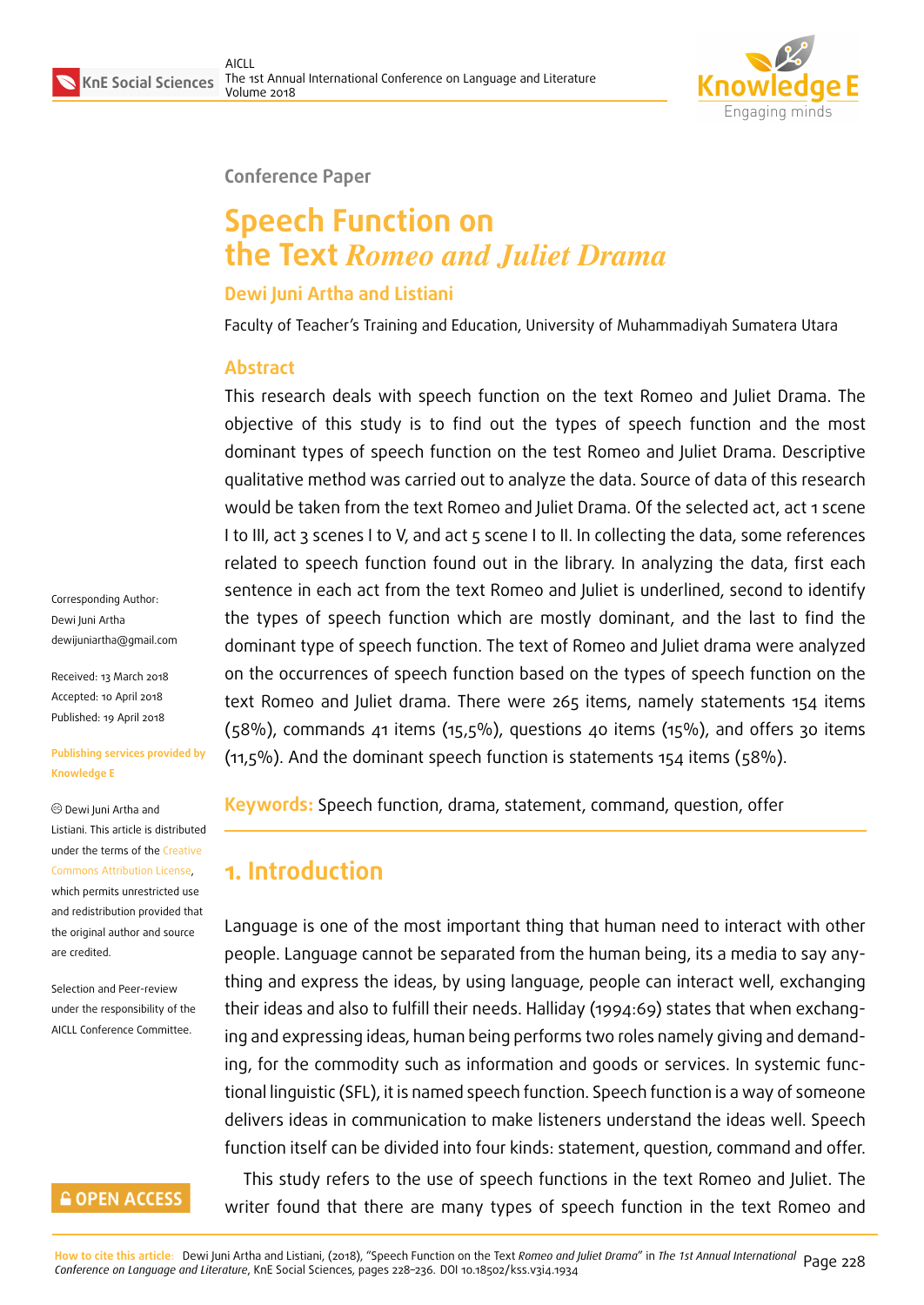

Juliet. The writer considers that types of speech function in the text Romeo and Juliet are important to be analyzed to show the most dominant types of speech function.

This study also deeply explains about speech functions which contain of two parts. They are giving and demanding which are the essence of communication must be noticed well to avoid misunderstandings occur towards the speaker and the listener. When the speaker utters something through question, he/she is actually requiring the listener to receive it. While requiring give information when he/she utters something through command or offer. The writer aware this issue also found in the text Romeo and Juliet so that she analyzed the speech functions of the text. In case there are some research through this theory and found some conclusions, for the examples about the adverbial clause in Romeo and Juliet Drama. The write chose this text because Romeo and Juliet Drama is the greatest creation of the best author William Shakespeare and speech function are used in the text.

# **2. Literature Review**

#### **2.1. Functional grammar**

Functional Grammar views language as source for making meaning. Halliday (1994: 1) states language is a system of meaning. When people use language, their language act contains the expression of meaning. Functional grammar is an application function approach that shows language first and the system of communication and also sees how the grammar itself is organized to allow the speakers or the writers to exchange meaning.

Textual function is when the language is organized in written to the real world and any other linguistic events.

Interpersonal function is when the language is used to enable people to participate incommunicative acts with other people, to express and to understand their feelings, attitude and judgments. According to Gerot and Wignell (1994: 13), interpersonal function refers to a speaker's attitudes and judgments. These are meaning for acting upon the language with others. There are two levels of interpersonal function: they are speech function and mood. At the level of discourse and semantics, human being performs two roles namely Giving and Demanding. The commodity exchanged may be either information or Goods and Services as explained as follow:

Giving/information = statement (S) Demand/information = question (Q) Give/goods and services = offer (O)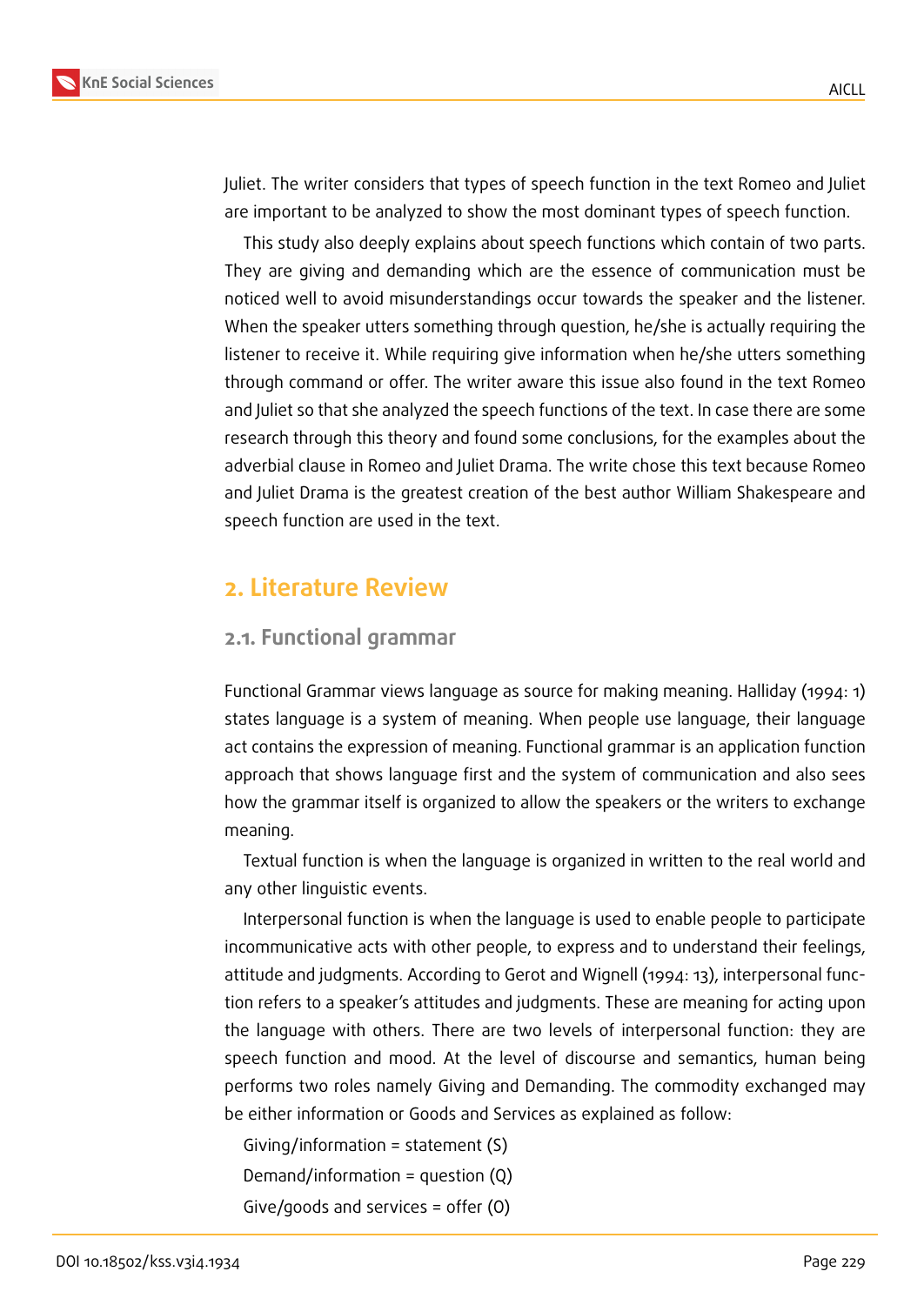

Demand/goods and services = command (O)

#### **2.2. Metafunction**

Metafunction is the function of language based on human use of the language. The meaning of metafunction is to represent, to exchange, and to organize experiences. These metafunctions technically are termed as ideational, interpersonal, and textual function.

## **2.3. Interpersonal metafunction**

Paziraei (2013:44) states that the interpersonal metafunction shows the way the addressor and the addressee interact and how they use the language to maintain the relations between them. During a conversation the addresser may give something to the addressee or ask something from the addressee. This metafunction is an exchanging.

This exchanging may be an offer, a command, a declarative, or an interrogative. The interpersonal function is realized at two levels namely at the level of semantics and lexicogrammar which is term mood. At the level of semantic human being perform two roles namely giving and demanding. The commodity exchange may be either information or goods and services.

Yipei and Lingling (2013: 93) states that delivering a speech is a typical interpersonal activity, and whether a speech succeeds or not, to a large degree, depends on the way speaker intrudes himself into the interaction. How to arouse audience interest and enthusiasm is the key point.

## **2.4. Speech functions**

Ye (2006:36) states that speech functions are an action or performance done by language users such as asking, commanding and answering in order to fulfil the intention of the speakers and listeners. Speech functions are used as the medium exchanging experiences in order to fulfil their needs.

Sulistyowati (2010:71) states that to communicate effectively, we should clearly organize the messages that we want to convey through conversation. The organization of messages involves giving and demanding and this exchange might be more complicated than it seems. If we are demanding something, it means we are inviting to give, and if we are giving something, it means we are inviting to receive. Halliday (1994: 68)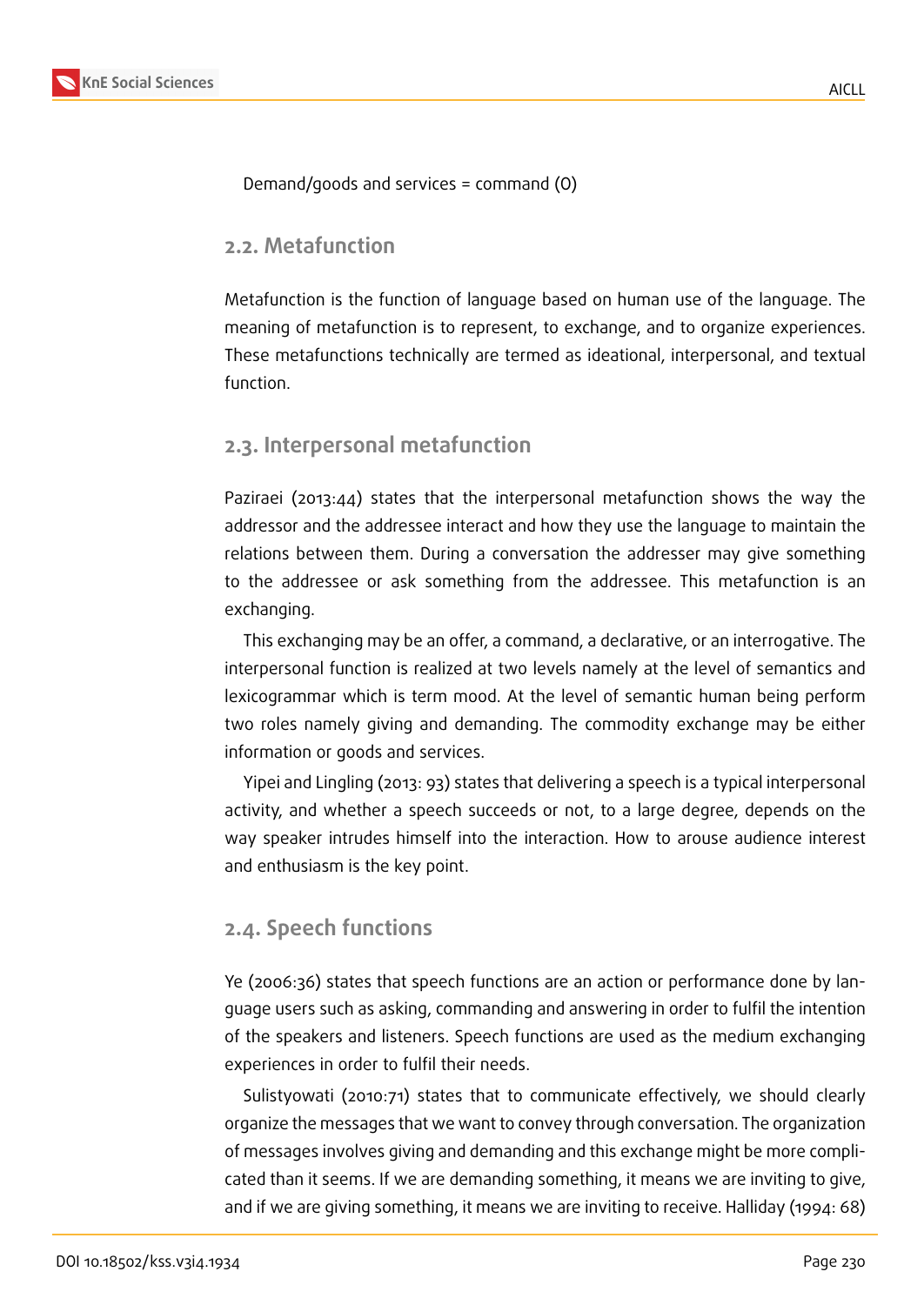

states that the most fundamental types of speech functions, which lie behind all the more specific types, are just two (1) giving and (2) demanding. Either the speaker is giving something to the listener or he is demanding something from him. Even these elementary categories already involve complex notions i.e. giving means 'inviting to 40 receive', and demanding means 'inviting to give'. The speaker is not only doing something himself, but s/he also requiring something of the listener. These two basic types of speech functions related to the nature of the commodity being exchanged. This may be either (a) good-&-services or (b) information, as described in following table.

|  | TABLE 1: The Basic Types of Speech function. |  |
|--|----------------------------------------------|--|
|  |                                              |  |

| Commodity Roles in exchange (a) Good - and -Services |                                           | (b) Information                            |
|------------------------------------------------------|-------------------------------------------|--------------------------------------------|
| (1) Giving                                           | "Offer"<br>Would you like a cup of Coffee | "Statement"<br>He gives me a cup of coffee |
| (2) Demanding                                        | "Command"<br>Give me a cup of coffee      | "Question"<br>What is he give to me        |
| $\cdots$ $\cdots$ $\cdots$ $\cdots$                  |                                           |                                            |

Source: Halliday (1994: 69)

Halliday (1994: 69) states that there are four primary types of speech function; they are statement, offer, question, and command that realized by Mood to perform two roles, they are giving and demanding. When communicate with other people, we are actually trying to do something with our language. It may be either to give information, or demand something.

## **2.5. Types of speech function**

## **2.5.1. Statement**

Grolier (1992:44) states that statement is a way of giving information by stating or the act of stating in speech and writing. Statement can be positive and negative. Statement is usually begun with subject, followed by verb or auxiliary verb and ended by full stop.

Formula: Subject + verb/aux For example:

| - My uncle | left for | Timor Leste to serve in the army |
|------------|----------|----------------------------------|
| Subject    | Verb     | Statement                        |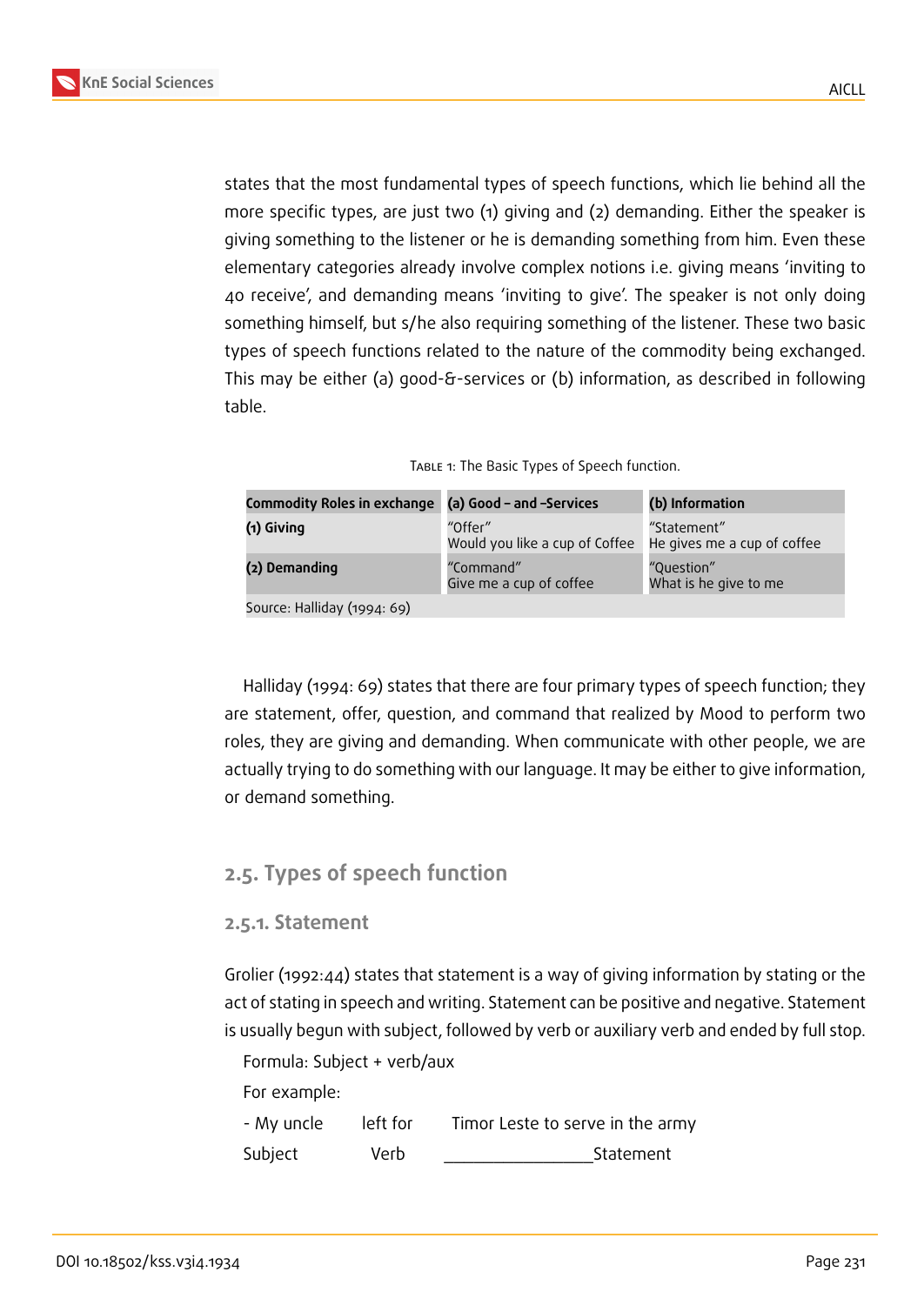

#### **2.5.2. Question**

Grolier (1990:197) states that question is an interrogative question which is used to seek confirmation or to ask something or an inquiry that invites or calls for reply. Question is a way of demanding information in the form of interrogative statement that may be either information question (wh-question) or yes/no question and which inquire reply from listener. A question begins with auxiliary verb or WH-Question and will be ended with question mark (?)

```
Formula: aux. V or wh-question + S + V + question mark (?)
For example:
Do you like we spend our days in Bali?
```
Aux.Verb Subject Verb **Cullet Aux.Verb** 

#### **2.5.3. Offer**

Grolier (1992:268) states that offer as an expression of willingness to give or do something, or to put forward for acceptance, rejection. Offer also can be definitude as a way of giving good and service to someone. Offer is usually begun with modal and always ended with a question mark (?).

Formula: modal + S + V For example: Would you like help her? Modal Subject Verb Offer

#### **2.5.4. Command**

Grolier (1992:127) states that command is a way to receive information, good or service by forcing the listener to give them. Command also is a way of demanding good and service in form of imperative statement whether in the form of positive or negative command. In command sentences, the subject is omitted. It is begun with the predicate and it is usually ended with exclamation mark (!).

Formula: Verb + Object + Exclamation mark (!) For example: Open the door! Verb Object \_\_\_\_\_\_\_\_\_\_\_\_Command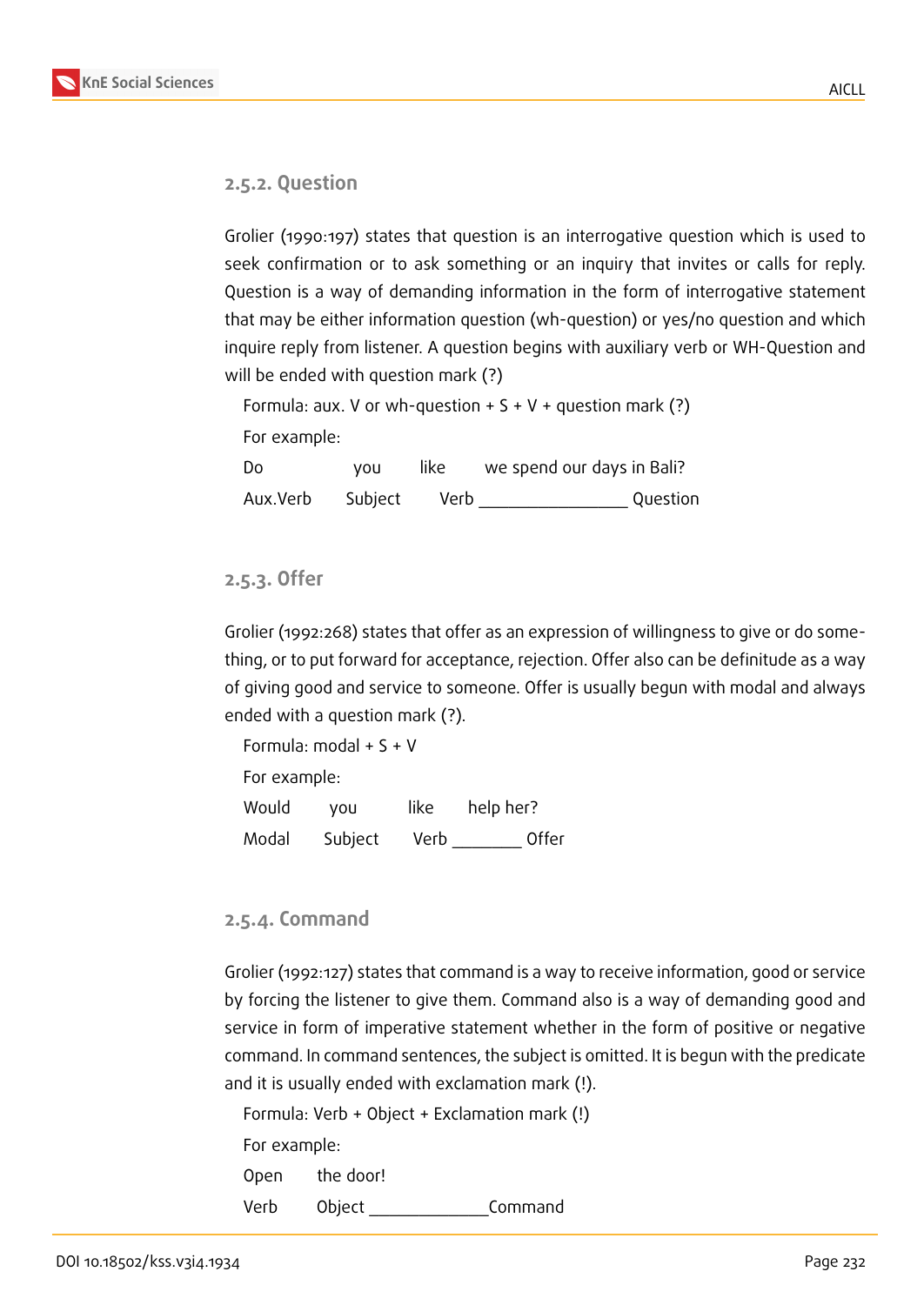

The four type of speech function of statement, question, offer and command find their realization in mood (declarative, interrogative and imperative) which an aspect of interpersonal meaning at the level of lexicogrammar is. All the speech functions have marked representative of mood except offer.

Saragih (2010:20) states that in act interaction, the speech function is in initiated by speaker (addresser) and then the listener (addressee) responds to the speech function. Speech function recognize a correlation between the different structure of an initiating move and the structure of a responding move; position and negative responding speech function

# **3. Research Method**

In this study the writer used descriptive qualitative method, because the final result of this study was analyzed by four types of speech function in text Romeo and Juliet, they were: statement, question, offer and command. Nazir (2003: 55) states that descriptive qualitative method was one used to make descriptive of situation, even or accumulate the basic data. This means that this research found the evidences to prove the truth of certain theory but didn't intend to find a new theory. Bogdan & Biklen (1982) states that descriptive means the data collected were in the form of words rather than numbers. Descriptive qualitative design tried to analyze the data with all of their richness as closely as possible to the form in which they were recorded and transcribed, and the written result of the research contains quotation from the data to illustrate and substantiate the presentation.

# **4. Discussion**

Having analyzed the data, there were some findings that could be seen. The findings were separated into kinds of speech function, and the research findings of the study of the type of speech function were presented in table.

The table 4.1, 4.2 and 4.3 show that the total numbers of speech function was 265. The dominantly use in the text Romeo and Juliet was Statement (154) and then follow by Command (41), Question (40), and Offer (30)

Then, this occurrence also was shown in the percentage. The following result was obtained in the table:

From the table 4.4 the percentage of statement was 58%, Question was 15%, Command was 15,5%, and Offer was 11,5%.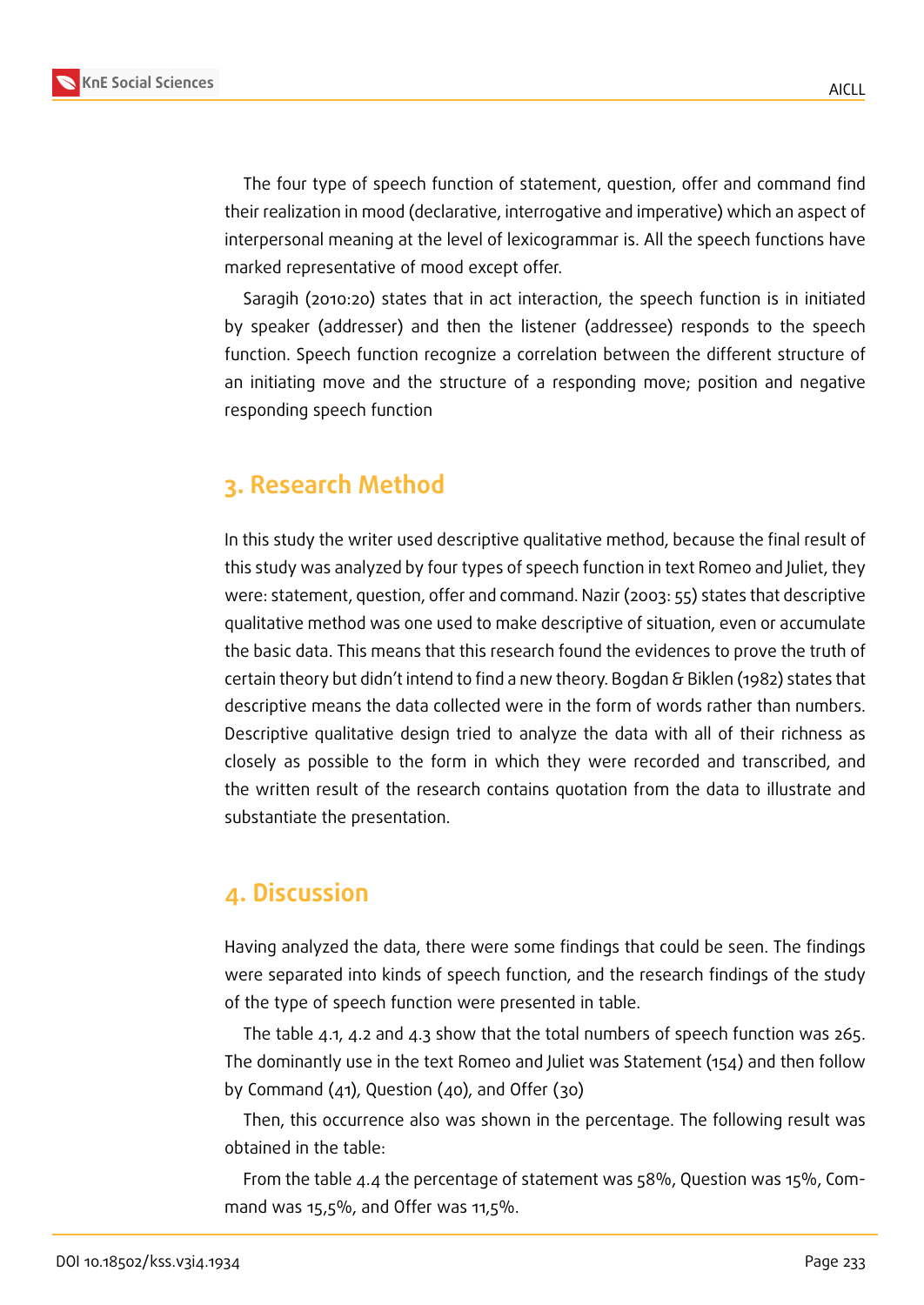

| No    | Scene                 | <b>Amount of Speech</b><br><b>Function</b> | <b>Types of Speech Function</b> |    |             |                |
|-------|-----------------------|--------------------------------------------|---------------------------------|----|-------------|----------------|
|       |                       |                                            |                                 | 0  | $\mathbf 0$ |                |
|       | Act 1, Scene I to III | 88                                         | 41                              | 13 | 14          | 20             |
|       | Act III, Scene I to V | 119                                        | 75                              | 19 | 11          | 14             |
|       | Act V, Scene I to II  | 58                                         | 38                              | 8  | 5           | $\overline{7}$ |
| Total |                       | 265                                        | 154                             | 40 | 30          | 41             |

TABLE 2: The number of the types of Speech Function.

**Note:** S = Statement; Q = Question; O = Offer; C = Command

TABLE 3: The Percentage of Types of Speech Function.

| No | Types of Speech Function | Number (F) | Percentage % (X) |
|----|--------------------------|------------|------------------|
|    | Statement                | 154        | 58%              |
|    | Question                 | 40         | 15%              |
|    | Command                  | 41         | $15,5\%$         |
|    | Offer                    | 30         | 11,5%            |
|    | Total                    | 265        | 100%             |

There were 4 types of speech function that researcher analyzed. From 4 types, there were 265 sentences of speech function found in the text Romeo and Juliet. Statement were 154 (58%), Question were 40 (15%), Command 41 (15,5%), and there were offer 30 (11,5%).

The speech function dominantly used was Statement (58%). The highest proportion in the use of speech functions due to the fact that speech deals with give information to the audience. Statement means that give information to the audience/listener. Giving means invite to receive. When the speaker said something in the form of statement, it means that the speaker expected the audience to receive the information.



Chart 1: The Percentages and Frequency of the Speech Function.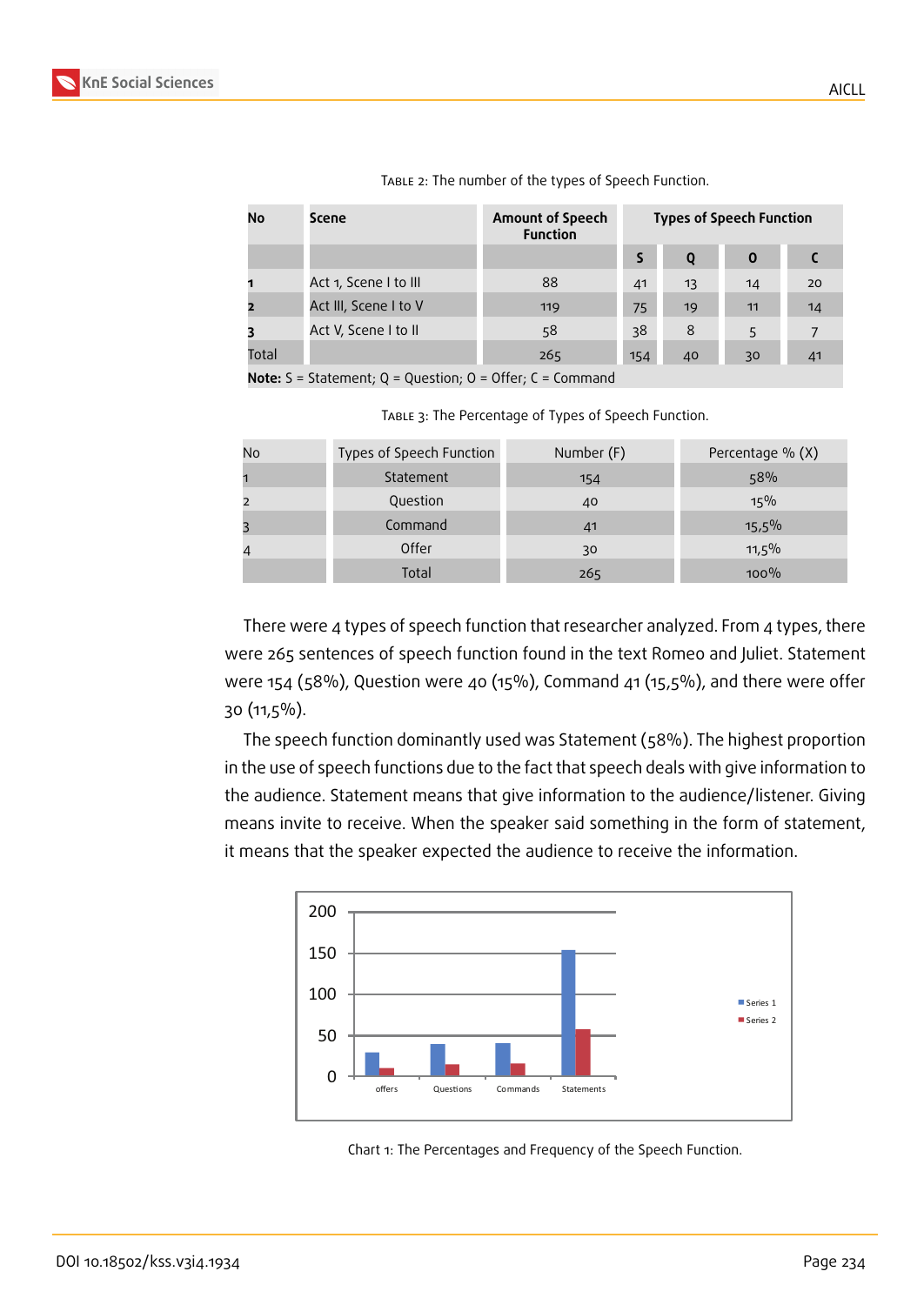

# **5. Conclusions**

Based on the data analysis, the conclusion drawn is that there were four types of Speech Function found in the Text Romeo and Juliet Drama in the selected Act; act 1 scene I to III, act 3 scenes I to V, and act 5 scene I to II. In collecting the data, some references related to speech function found out in the library. In analyzing the data, first each sentence in each act from the text Romeo and Juliet is underlined, second to identify the types of speech function which are mostly dominant, and the last to find the dominant type of speech function. The text of Romeo and Juliet drama were analyzed on the occurrences of speech function based on the types of speech function on the text Romeo and Juliet drama. There were 265 items, namely statements 154 items (58%), commands 41 items (15,5%), questions 40 items (15%), and offers 30 items (11,5%). And the dominant speech function is statements 154 items (58%).

Statements were the most dominant type of Speech Function used in the Text Romeo and Juliet Drama. It means the way a write delivers a conversation on the text to deliver or entertain the readers, to be narrated in chronological, the stories for the readers are by using statements.

# **References**

- [1] Arikunto, Suharsimi. (2006). *Prosedur penelitian, suatu pendekatan praktek (Edisi Revisi VI*). Jakarta: Rineke Cipta
- [2] Bloor, T & Bloor, M. (1995). *The functional analysis of English*. New York: Oxford University Press
- [3] *Brown*, H. Douglas. (2000). *Principles of language learning and teaching.* San Francisco: Addison Wesley Longman, Inc.
- [4] Creswell, John & Merriam. (2001). *Research design qualitative & quantitative approaches.* London: Sage Publication
- [5] Gerot, L. &. Wignell. (1994). *An introduction to functional grammar.* Sydney: Gerd Stabler.
- [6] Halliday, M.A.K. Matthiessen. (2004). *An introduction to functional grammar. 3rd ed*. London: Edward Arnold
- [7] Hasibuan, Anwar. (2012). Speech Function in Detective Conan. Unpublished Thesis. Medan: State University of Medan
- [8] Nazir, M. (2003). *Metode penelitian*. Jakarta: Ghalia Indonesia
- [9] Saragih, Amrin. (2010). Introduction Systematic Functional Grammar. Medan: State University of Medan